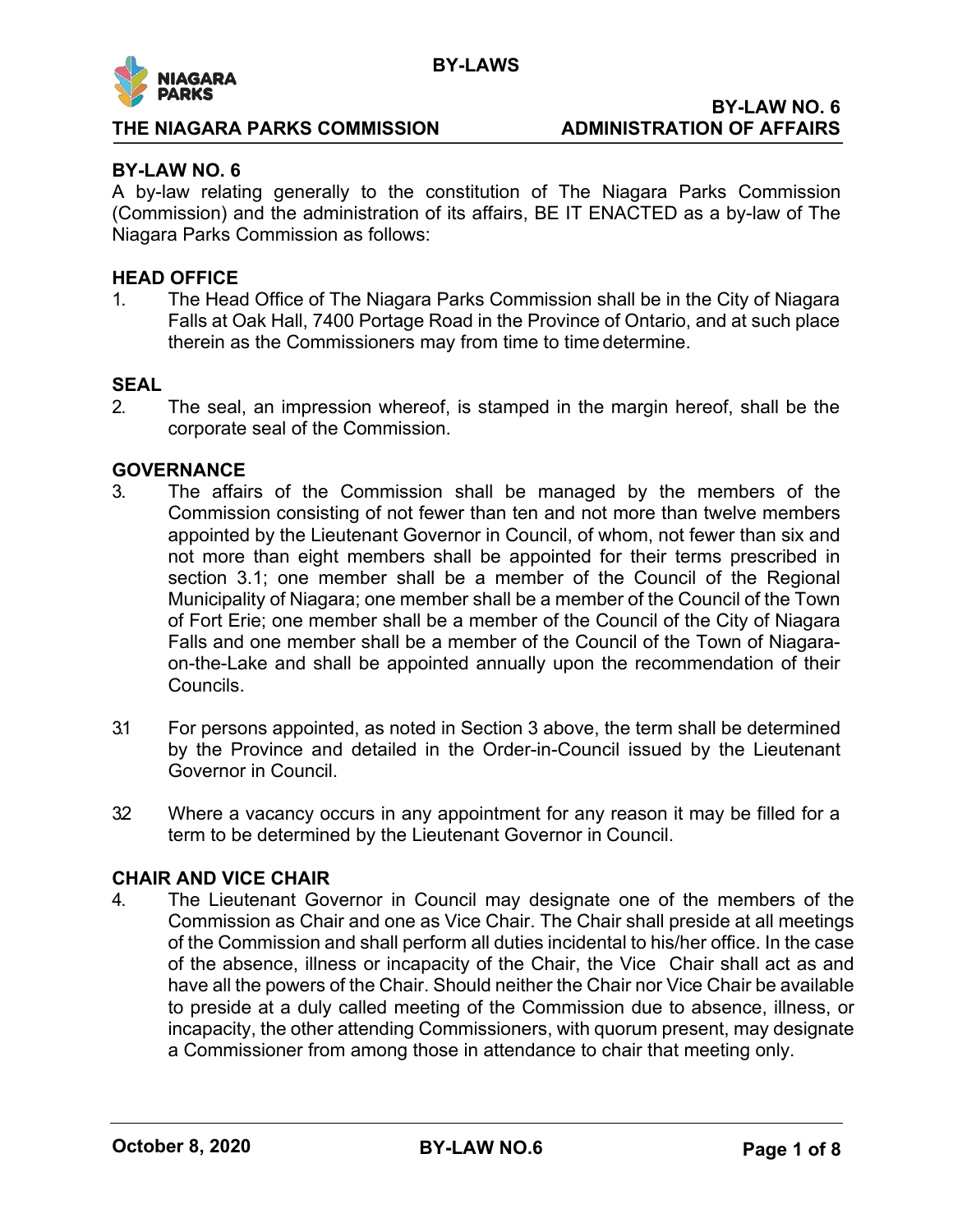

# **BY-LAW NO. 6**

## **MEETINGS, NOTICE OF MEETINGS, AND QUORUM, THE COMMISSION**

5. A majority of the Commissioners shall form a quorum for the transaction of business provided that in no case can any meeting of the Commission be held unless there are six Commissioners present. If a quorum is still not present within 30 minutes of the scheduled start of meeting, then the recording secretary must record the names of the members present and the Commission must stand adjourned until the next meeting. If a quorum should be lost during a meeting and is not regained, the meeting must stand adjourned until the quorum is restored or until the next meeting.

Where the number of Commissioners who, by reason of the conflict of interest provisions of the *Public Service of Ontario Act* and its *Regulations*, are unable to participate in a meeting of the Commission, and at that meeting the remaining Commissioners are not of sufficient number to constitute a quorum, then the remaining number of Commissioners shall be deemed to constitute a quorum provided such number is not less than three (3).

In the case of Standing Committees, three (3) members of the Committee shall constitute a quorum. A quorum is lost if less than three (3) members are able to participate in a meeting of the Standing Committee by reason of the conflict of interest provisions of the *Public Services of Ontario Act* and its *Regulations*.

5.1 The Commissioners shall hold their meetings at such place or places as the Chair shall from time to time determine. Regular and special meetings of the Commission shall be called by the Chair, or in his/her absence or incapacity, by the Vice Chair. The Chair may appoint a day or days in any month or months for regular and special meetings of the Commission at an hour to be named.

Meetings of the Standing Committees established by the Commission shall be called by the Chair of the Standing Committee and coordinated through the Chair's Office.

Notice of any meetings shall be delivered, telephoned, faxed, e-mailed or sent by any other form of transmitted or recorded message to each Commissioner not less than two days before the meeting is to take place.

The publication of the approved schedule of meetings on The Niagara Parks Commission's website shall be deemed to be sufficient public notice of meetings.

52 Where all the Commissioners consent thereto either in writing, by fax, e-mail, or by any other form of transmitted or recorded message, any Commissioner may participate in a meeting of the Commission by means of a conference telephone or other communications equipment, by means of which all persons participating in a meeting can hear each other and a Commissioner participating in a meeting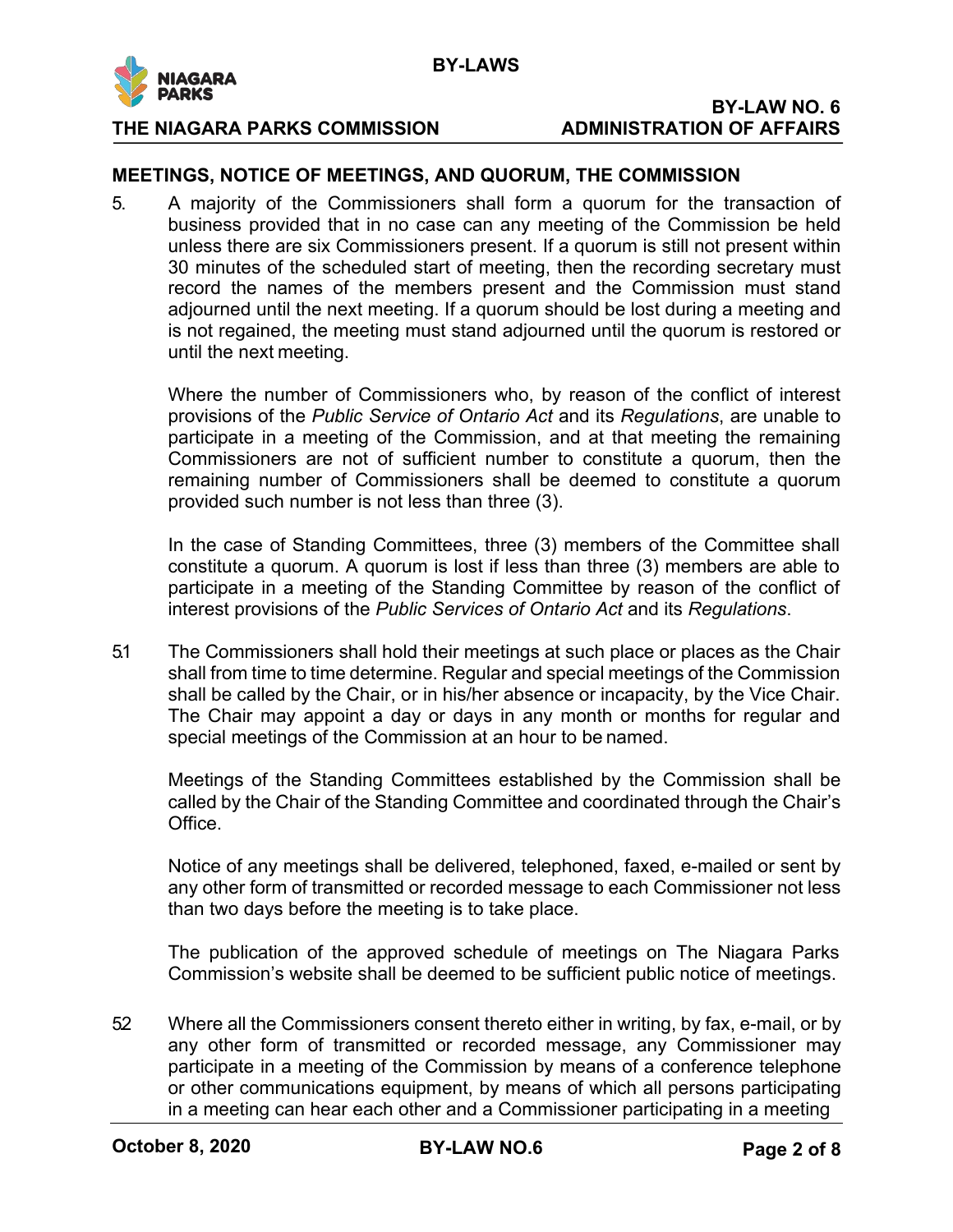

## **BY-LAW NO. 6**

pursuant to this by-law shall be deemed to be present in person at that meeting. Any consent given hereunder shall be effective whether given before or after the meeting to which it relates.

- 5.3 Commission meetings shall be open to the public for all matters except for those matters determined by the Commission in the exercise of its discretion to be held in camera. The Commission shall be guided in the exercise of this discretion by the following criteria:
	- a) the security of property under the Commission's control;
	- b) personal matters about identifiable individuals including Commissioners and employees;
	- c) a proposed or pending issuance of a licence or a proposed or pending acquisition or disposition of an interest in land by the Commission;
	- d) labour relations or employee negotiations;
	- e) litigation or potential litigation including matters before administrative tribunals affecting the Commission;
	- f) advice which is subject to Solicitor/Client privilege including communications necessary for that purpose;
	- g) matters in respect of which the Commission may hold an in camera meeting as required by any provincial or federal act, directive orprotocol;
	- h) matters which may be exempted from disclosure pursuant to the provisions of the *Freedom of Information and Protection of Privacy Act* (Ontario);
	- i) such other matters as deemed by the Commission to be in the Commission's interest or for which the release of information could potentially cause damage to the Commission;
	- j) such matters with a third party which are protected by agreement.
- 5.4 All deliberations while in camera shall remain confidential unless otherwise agreed upon by the Commission in camera by resolution for report at an open session of the Commission.
- 5.5 The Chair may at his/her sole discretion authorize delegations that wish to make presentations to the Commission or its Committees.

## **ERRORS IN NOTICE, THE COMMISSION**

6. No error or omission in giving notice for a meeting of the Commissioners shall invalidate such meeting or invalidate or make void any proceedings taken or had at such meeting and any Commissioner may at any time waive notice of any such meeting and may ratify and approve of any or all proceedings taken or had thereat.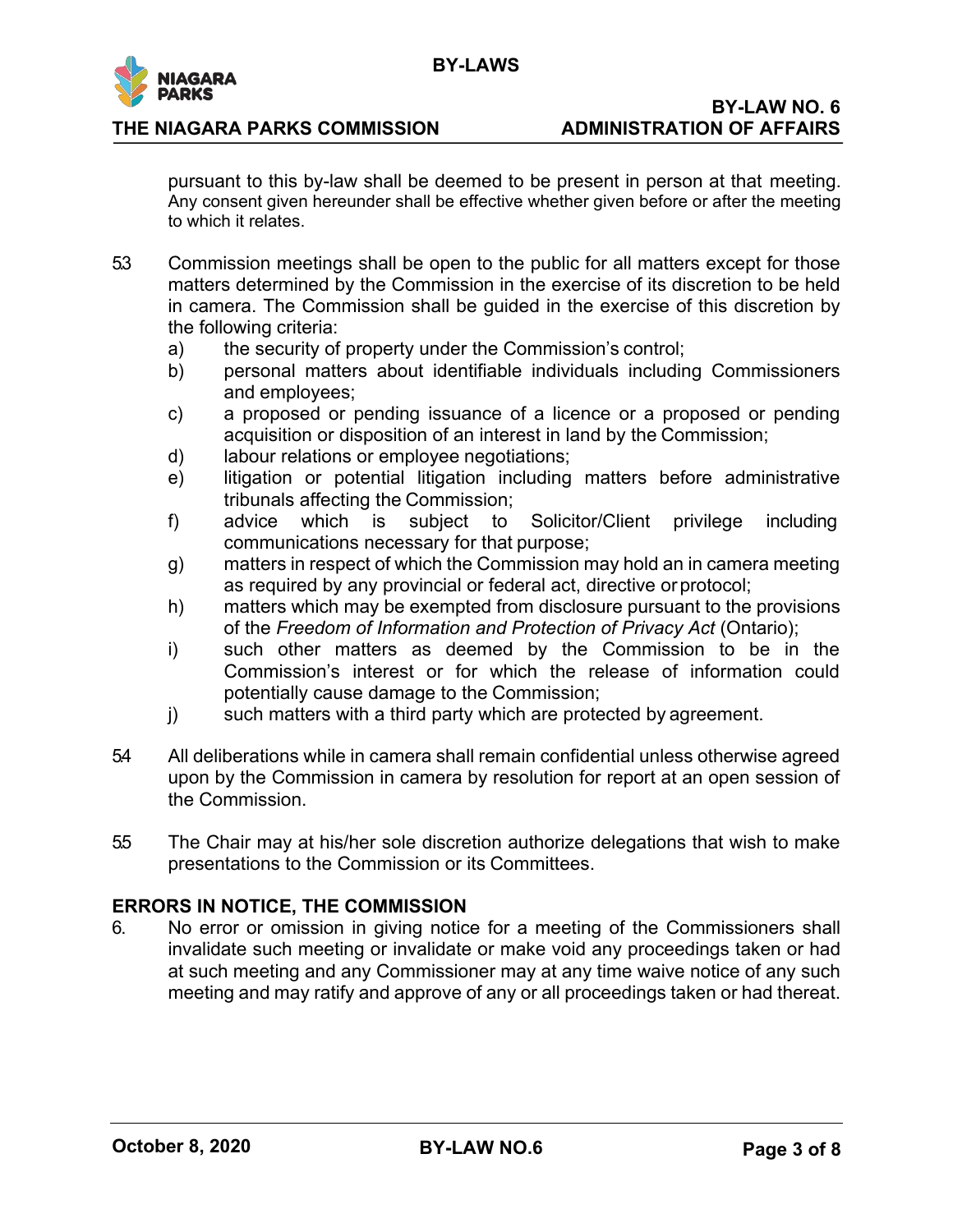

# **BY-LAW NO. 6**

## **VOTING, THE COMMISSION**

7. Questions arising at any meeting of the Commission shall be decided by a majority of votes. The Chair is a member of the Commission and is entitled to vote but may decide to abstain from voting. In the event of a tie vote, if the Chair chooses not to exercise his/her vote and abstains from voting the matter is tabled and said matter can be brought forward at the discretion of the Chair.

A declaration by the Chair that a resolution has been carried and an entry to that effect in the minutes of the Commission meeting shall be admissible in evidence as prima facie proof of the fact without proof of the number or proportion of the votes recorded in favour of or against such resolution. A motion shall be recorded as carried or defeated. The tally of the vote shall not be recorded, and how a Commissioner voted shall not be recorded unless that Commissioner requests that his/her vote be noted on the record.

## **MOTIONS, THE COMMISSION**

- 8. A motion must have a mover and seconder.
- 8.1 A motion to refer a matter or question for further information or to postpone a matter for further consideration at a future Commission meeting is not debatable and, until decided, shall preclude all amendments to the main question.
- 82 A motion to amend must be relevant to the main motion, and not be in direct opposition to the main motion and be decided before another motion to amend is made.
- 8.3 Notice of Motion
	- 8.3.1 Prior to the Commission entertaining a motion involving new business at a meeting of the Commission, a member wishing to do so shall be required to give notice of their intent to present the motion at the next or a subsequent meeting of the Commission.
	- 8.3.2 The motion shall be included as an item of New Business on the agenda for the meeting specified in the notice.
	- 8.3.3 Notwithstanding the above, a motion may be introduced without notice, if the Commission, without debate, dispenses with the requirement for notice on the affirmative vote of two-thirds of the members present.
- 8.4 The Commission may reconsider a motion decided at a previous meeting within one year of the approval of said motion if: a) advanced written notice, including the reasons for the reconsideration thereof, was distributed with or prior to the notice of meeting at which this motion to reconsider is to be heard; and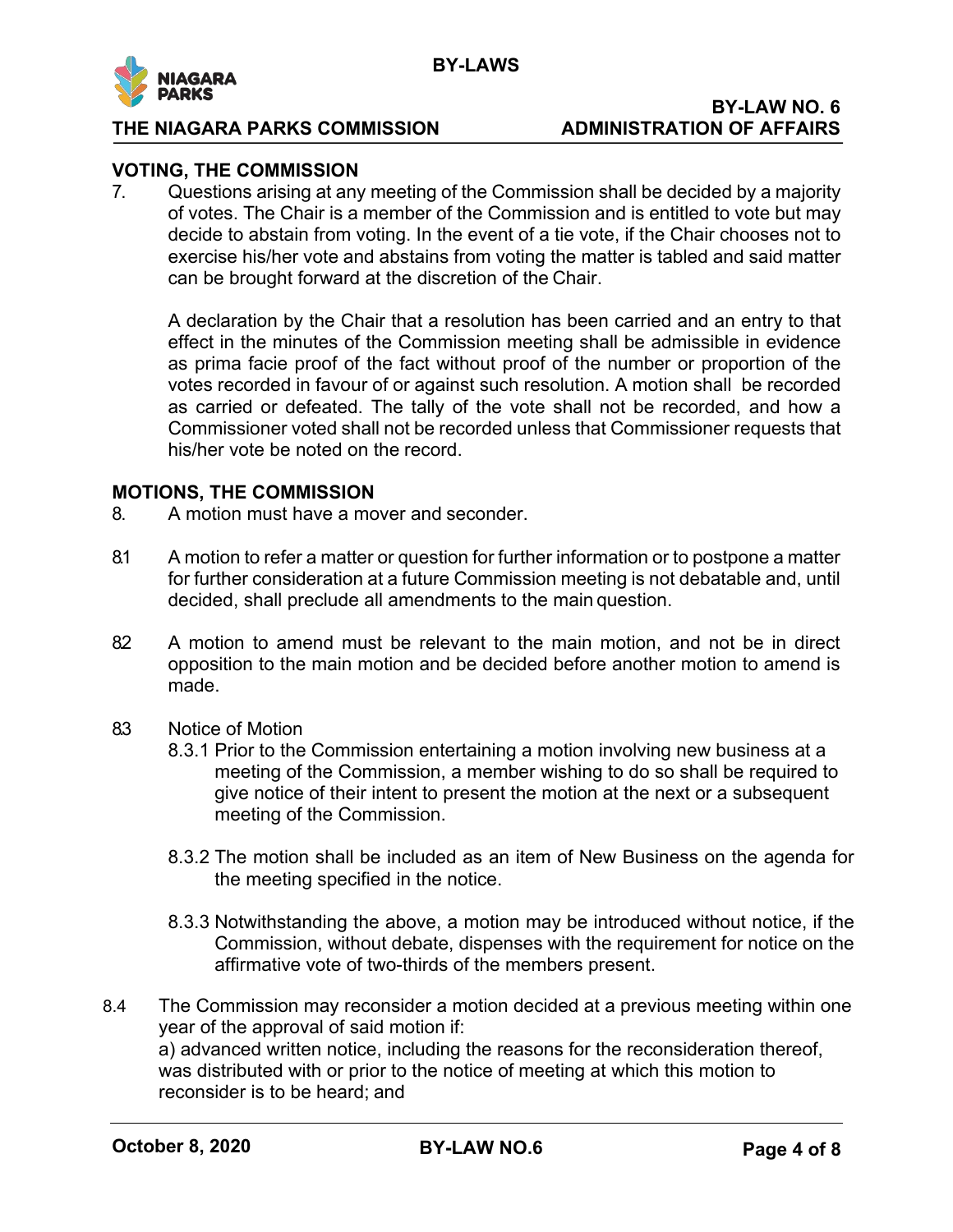**BY-LAWS**



## **THE NIAGARA PARKS COMMISSION ADMINISTRATION OF AFFAIRS**

# **BY-LAW NO. 6**

b) the motion to reconsider is passed by the concurring votes of a least two- thirds of the members of the Commission present.

A discussion to reconsider the motion shall be permitted but there shall be no discussion of the previously decided motion prior to the passage of the motion to reconsider. The previously decided motion can then be considered as if it had not been decided.

The Commission may at any time reconsider a Commission decision related to order, or procedure.

8.5 The motions of the Commission shall remain in effect unless the motion is reconsidered by the Commission in accordance with section 8.3 or superseded at a later date by a motion approved by a subsequent Commission.

## **COMMITTEES, THE COMMISSION**

9. The Commission, from time to time, may appoint committees to assist it in doing its work. The Chair by reason of his/her office is a member of each committee. Committees are not final decision-making bodies. Any recommendation from a Committee shall be considered for approval at a regularly scheduled Commission meeting. All Committee meetings shall be held in camera including any delegations that wish to make presentations as authorized by the Chair.

## **CONFLICT OF INTEREST, THE COMMISSION**

10. All members of the Commission are bound by By-law No. 5, Fiduciary Responsibility and Conflict of Interest.

## **PROCEDURAL RULES, COMMISSION MEETINGS**

11. A matter not provided for in the procedural rules contained in this by-law, by By-law No. 5 and Robert's Rules of Order shall be decided by theChair.

## **POWERS**

12. The members of the Commission may administer the affairs of the corporation in all things and make or cause to be made for the Commission, in its name, any kind of contract which the Commission may lawfully enter into and, save as hereinafter provided, generally, may exercise all such other powers and do all such other acts and things as the Commission is by its legislated mandate or otherwise authorized to exercise and do.

## **REMUNERATION OF COMMISSIONERS**

13. The Commissioners, for their attendance at regular meetings of the Commission, shall be paid such remuneration as is fixed by the Lieutenant Governor in Council.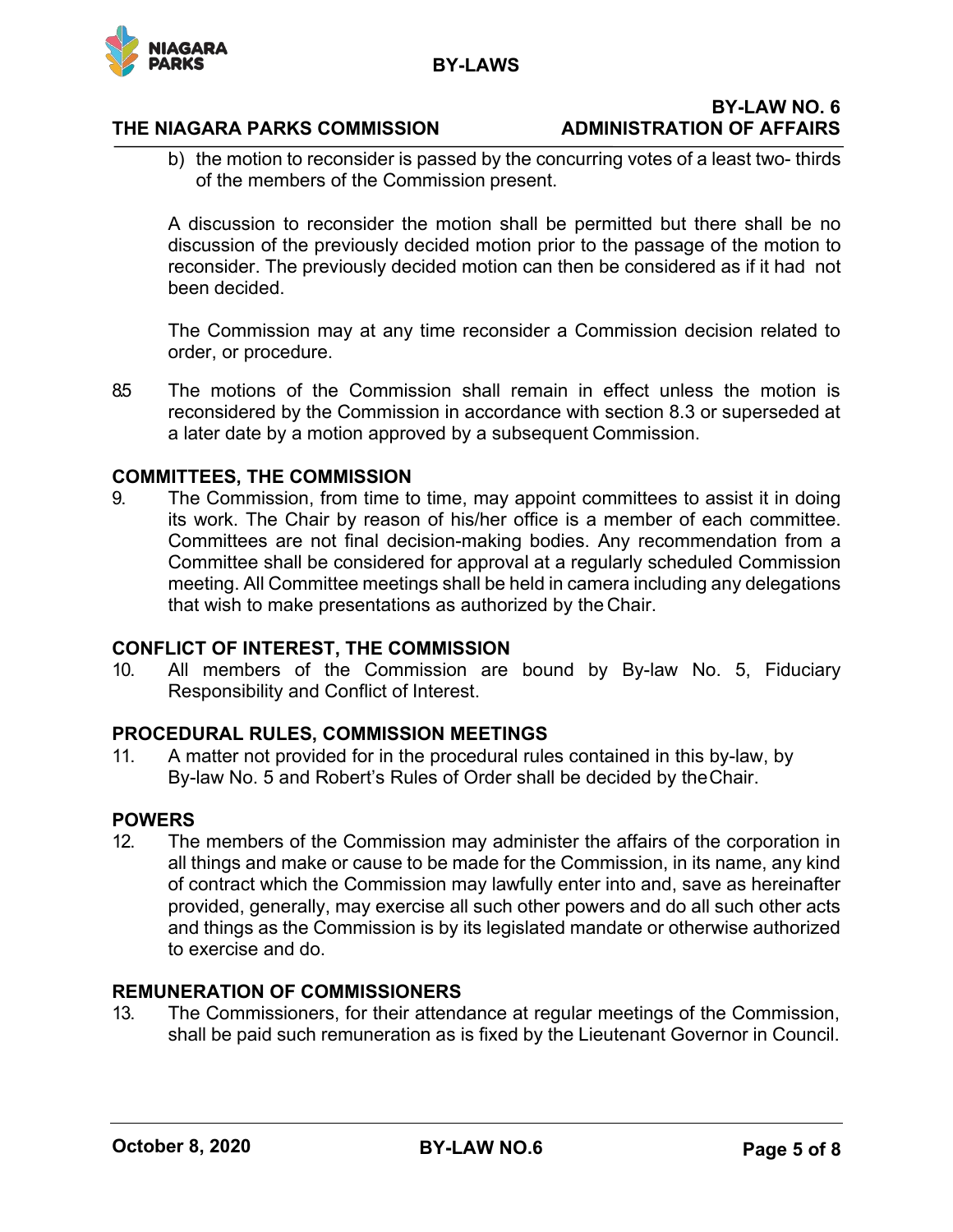

# **BY-LAW NO. 6**

## **OFFICERS OF THE COMMISSION**

14. The Chair and Vice Chair shall be officers of the Commission. The Commission may appoint such other officers as it may see fit.

## **DUTIES OF THE CHAIR**

15. The Chair shall provide leadership to the Commission and execute his/her duties and responsibilities as set out in the Memorandum of Understanding for the Commission and as required by all applicable directives.

## **DUTIES OF OTHER OFFICERS**

16. The duties of all other officers of the Commission shall be such as the terms of their engagement call for or the Commission requires of them.

## **EXECUTION OF DOCUMENTS**

17. Deeds, licences, major contracts and engagements on behalf of the Commission shall be signed by the Chair and Chief Executive Officer or in the case of absence, illness or incapacity, the Vice Chair or the person designated in writing by the Chief Executive Officer respectively. Notwithstanding any provision to the contrary contained in the by-laws of the Commission, the Commission may at any time by resolution direct the manner in which, and the persons by whom, any particular instrument, contract or obligations of the Commission may or shall be executed.

## **BOOKS AND RECORDS**

18. The Commission shall see that all necessary books and records of the Commission required by the by-laws of the Commission or by any applicable statute or law are regularly and properly kept.

## **FINANCIAL YEAR**

19. The fiscal year of the Commission shall be April 1 to March 31.

## **BANKING**

20. The banking of the Commission will be set out by resolution which will be dealt with from time to time by the Commission.

## **NOTICE**

21. Whenever under the provisions of any by-laws or applicable statute or law of the Commission, notice is required to be given, such notice may be given either personally, faxed, e-mailed, by any other form of transmitted message or by depositing same in a post office or public letter-box in a pre-paid, sealed wrapper addressed to the Commissioner or officer at his/her or their address as the same appears on the books of the Commission. A notice or other document so sent by post shall be held to be sent at a time when the same was deposited in a post office or public letter-box as aforesaid, or when transmitted by facsimile transmission or e-mailed or transmitted by any other form of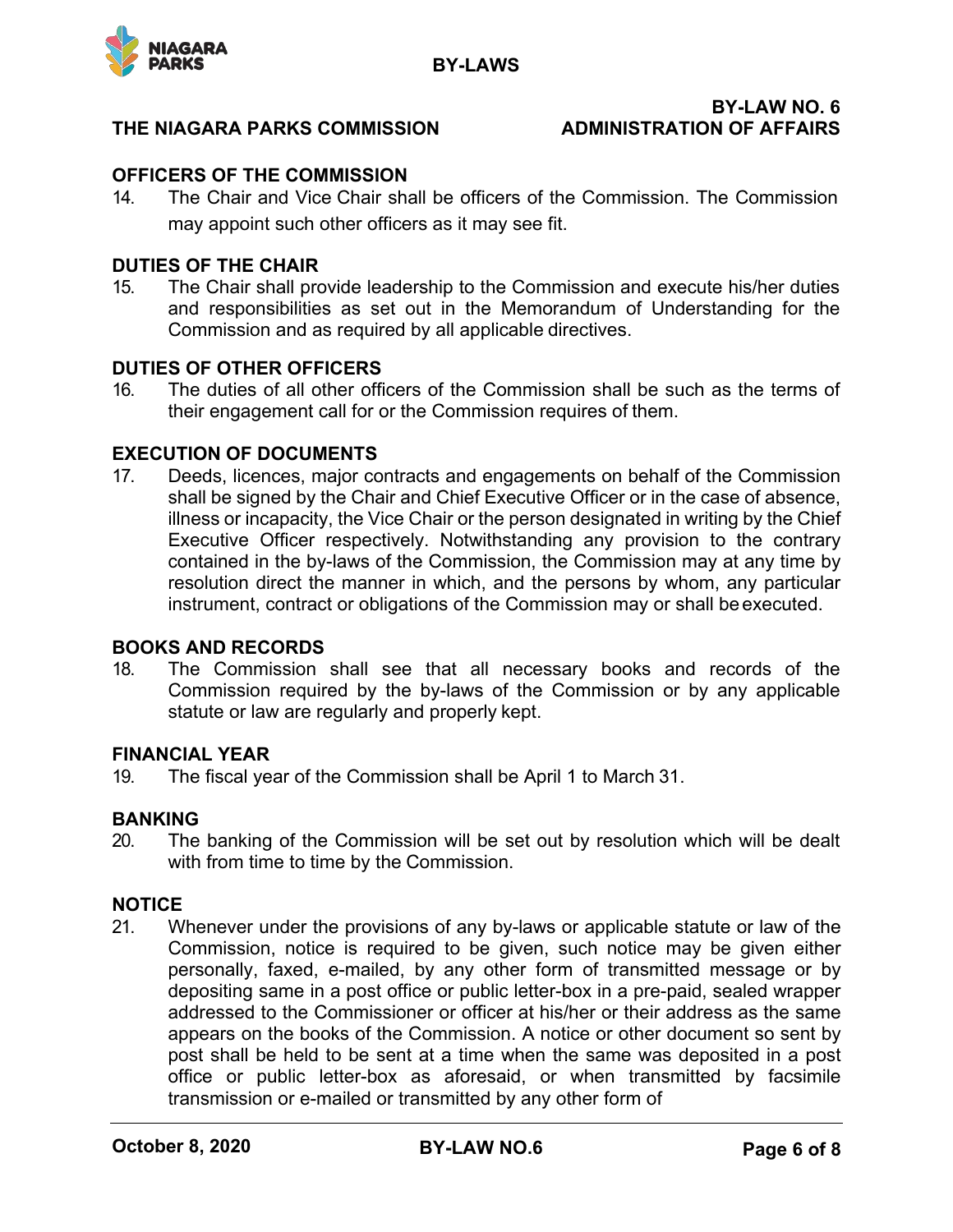

## **BY-LAW NO. 6**

transmission. For the purpose of sending any notice the address of any Commissioner or officer shall be his/her last address as recorded on the books of the Commission.

## **BORROWING**

22. With the approval of the Lieutenant Governor in Council, the Commission may borrow money to meet its indebtedness accruing due or for purchasing or otherwise acquiring real or personal property, or making improvements, or for any other purpose of the Commission, and may issue bonds, debentures, notes or other securities to provide for the repayment of any money so borrowed, and such securities may be payable at such times and in such manner and at such place or places in Canada or elsewhere, and may bear such interest as the Commission may consider proper.

The Lieutenant Governor in Council may authorize the Treasurer of Ontario for and on behalf of Ontario to guarantee the payment of any securities issued by the Commission for any of the purposes mentioned above.

## **SURPLUS MONEY**

23. Any surplus money of the Commission, shall on the order of the Lieutenant Governor in Council, be paid to the Treasurer of Ontario and shall form part of the Consolidated Revenue Fund.

## **AUDIT**

24. The books and records of the Commission shall be examined annually by the Auditor General or such other auditor as may be designated by the Lieutenant Governor in Council.

## **ANNUAL REPORT**

25. The Commission shall after the close of each fiscal year of the Commission file with the Minister an annual report setting forth the revenue and expenditure of the year as shown by the audited statement and such other matters as may appear to be of public interest in relation to the Commission or as the Lieutenant Governor in Council may direct. The Minister shall submit the report to the Lieutenant Governor in Council and shall then lay the report before the Assembly, if it is in session, or if not, at the next ensuing session.

## **INTERPRETATION**

26. In these by-laws and in all other by-laws of the Commission hereafter passed, any references to persons shall mean and include individuals, bodies corporate, cooperatives, companies, partnerships, syndicates, trusts, unincorporated organizations, entitles and any number of aggregate of persons.